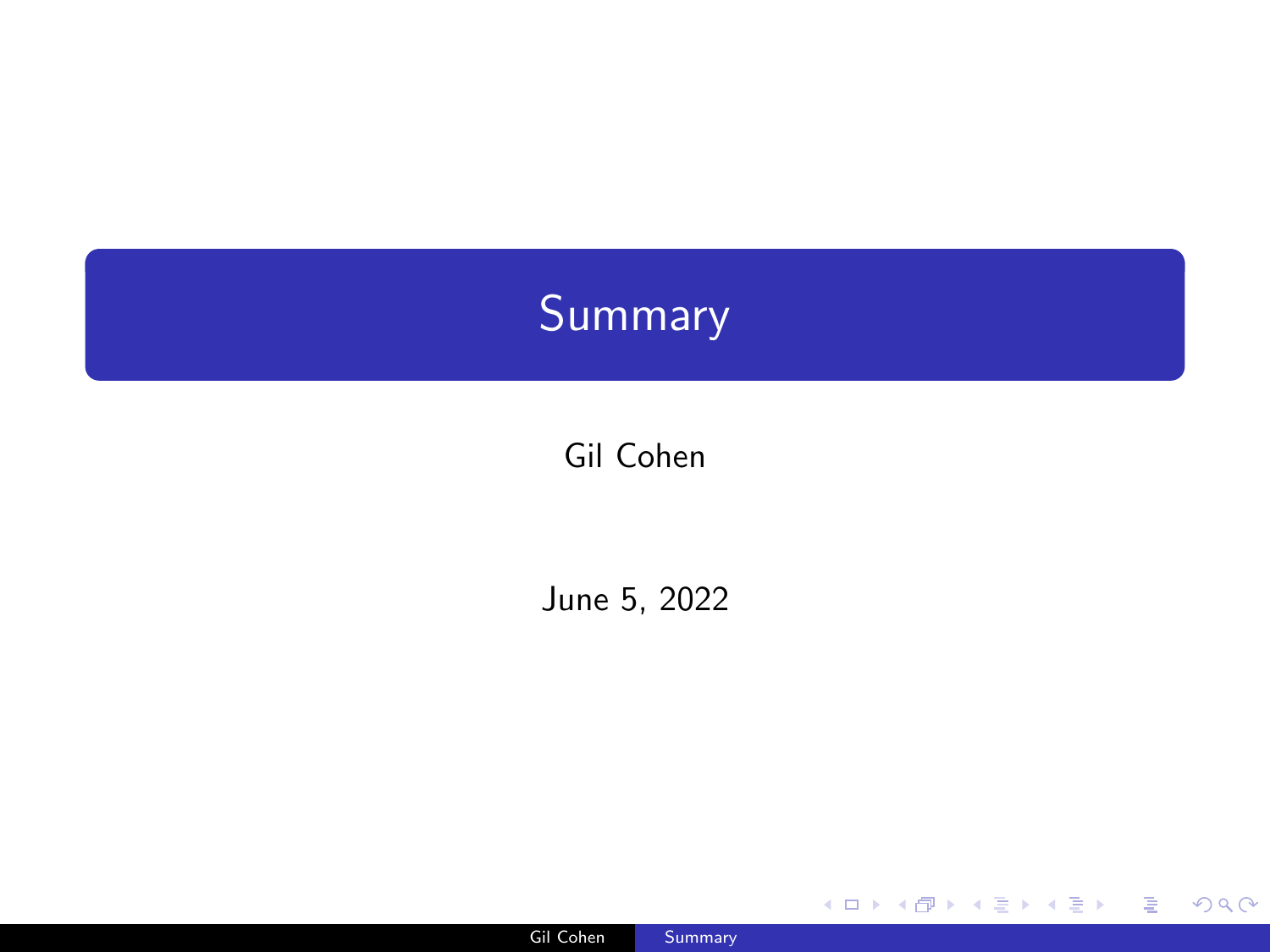### Abstracting the notion of a point

In the course we studied algebraic function fields in one variable and codes that are based on them.

We first abstracted the notion of a point



and called the thing we abstract a prime divisor, [p](#page-0-0). 4 0 8

 $QQQ$ 

Э× Ε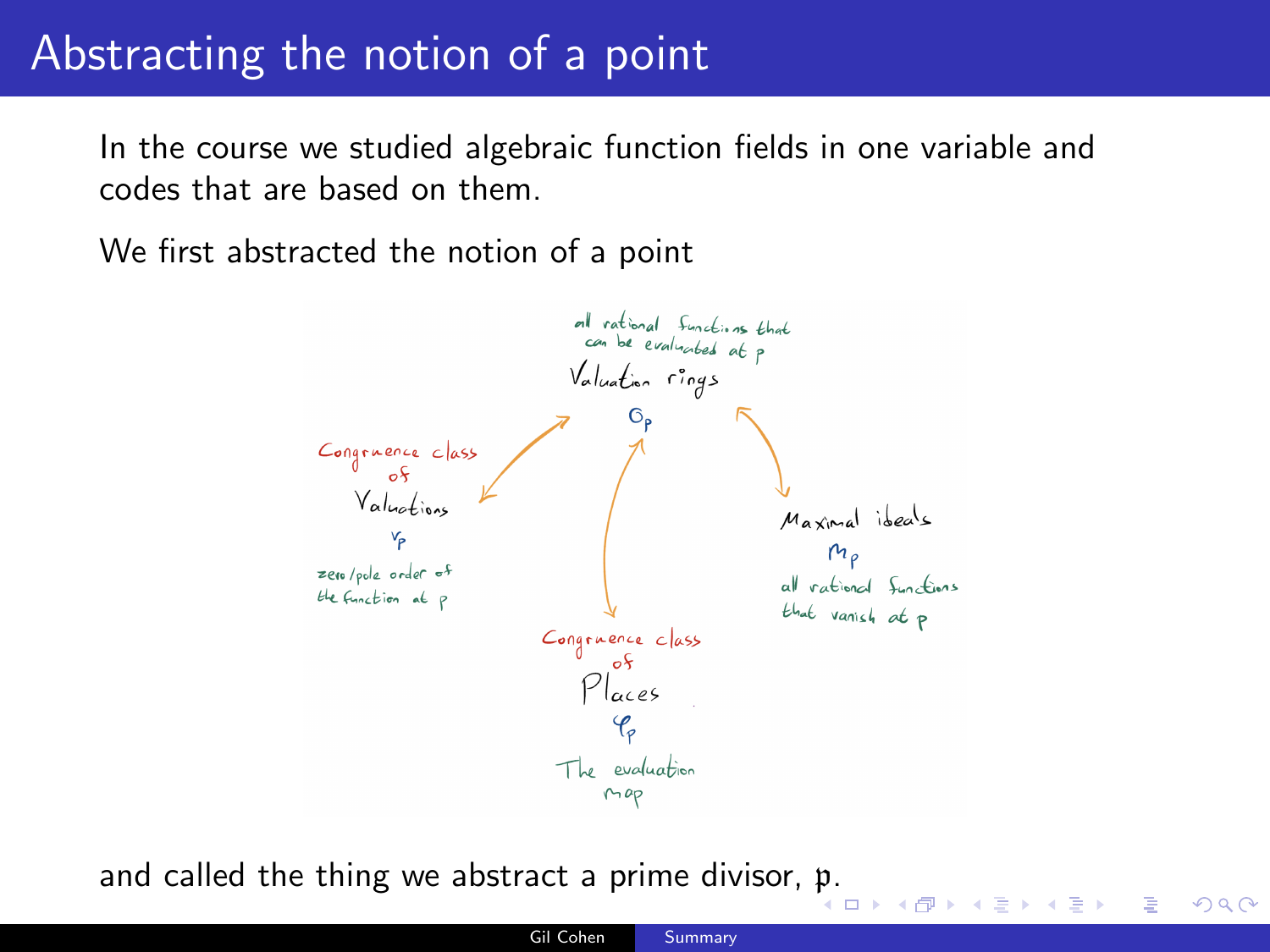We then developed the theory of function fields, introducing the language of divisors and Riemann-Roch spaces so to ask the question:

> How many functions in the given function field have this many zeros here and at most that many poles there?

A divisor a encoded the "input" to the question, and the answer was a vector space, the Riemann-Roch space  $\mathcal{L}(\mathfrak{a})$ . Its dimension was of interest, especially compared to deg a.

Even partially answering this question, we discovered the genus of a function field, and proved Riemman's Theorem

$$
\dim \mathfrak{a} \triangleq \dim \mathcal{L}(\mathfrak{a}) \geq \deg \mathfrak{a} - g + 1.
$$

イロト イ何 トイヨ トイヨ トーヨー

 $QQ$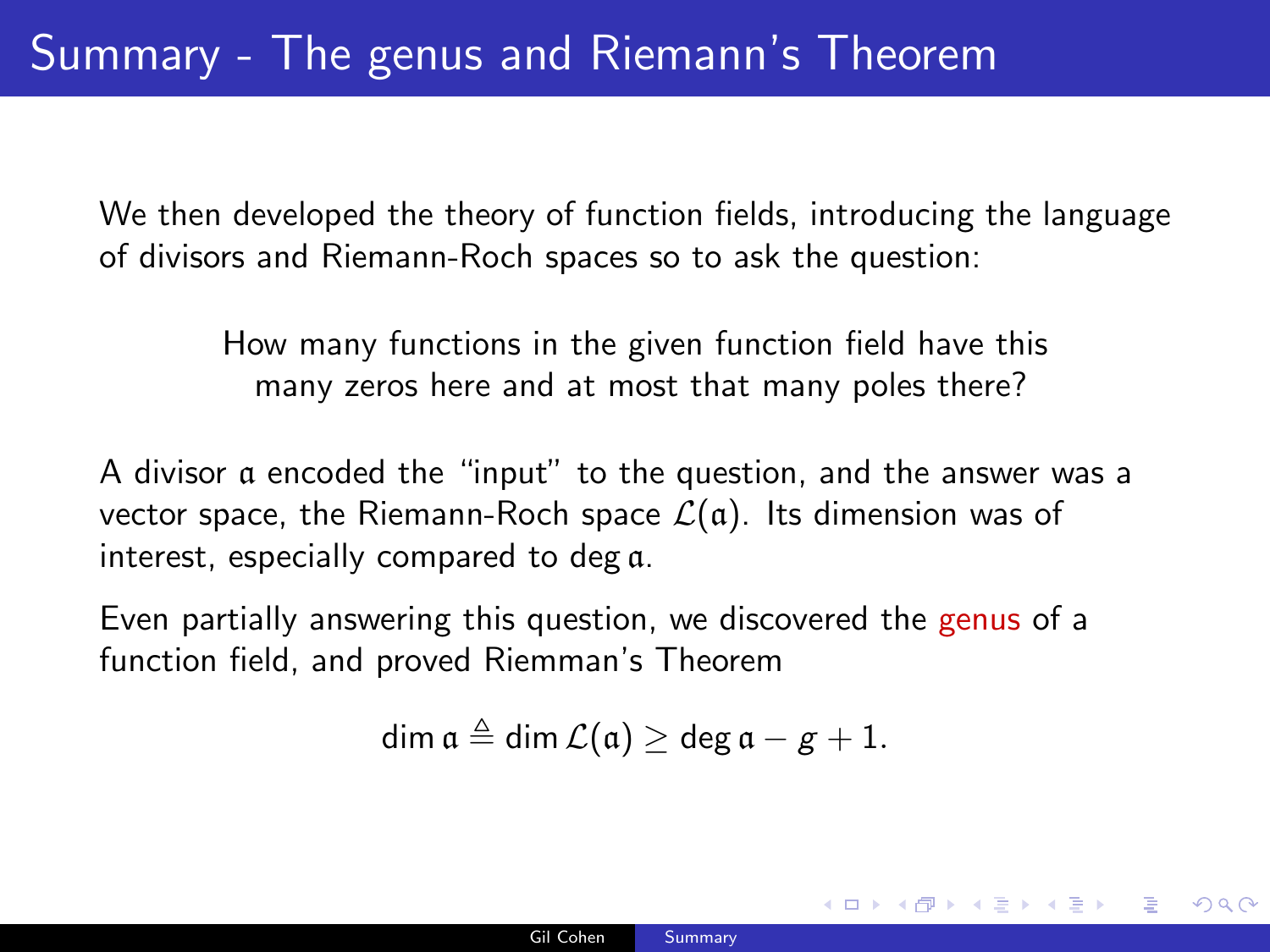## Summary - Goppa codes

At this point we were at a position to understand Goppa's suggestion for codes based on function fields and saw the importance of the ratio

$$
\frac{N}{g} = \frac{\text{number of rational points}}{\text{genus}},
$$

which we wanted to maximize for a given q. Indeed, Goppa codes satisfy

$$
\rho+\delta\geq 1-\frac{g-1}{N}.
$$

As we will see in the seminar part, the Drinfeld-Vladut bound states that

$$
\frac{\mathsf{N}}{\mathsf{g}}\leq \sqrt{\mathsf{q}}-1,
$$

and so Goppa codes at best yield the guarantee

$$
\rho + \delta \geq 1 - \frac{1}{\sqrt{q} - 1}.
$$

イランド イミンド・モンド

 $\Omega$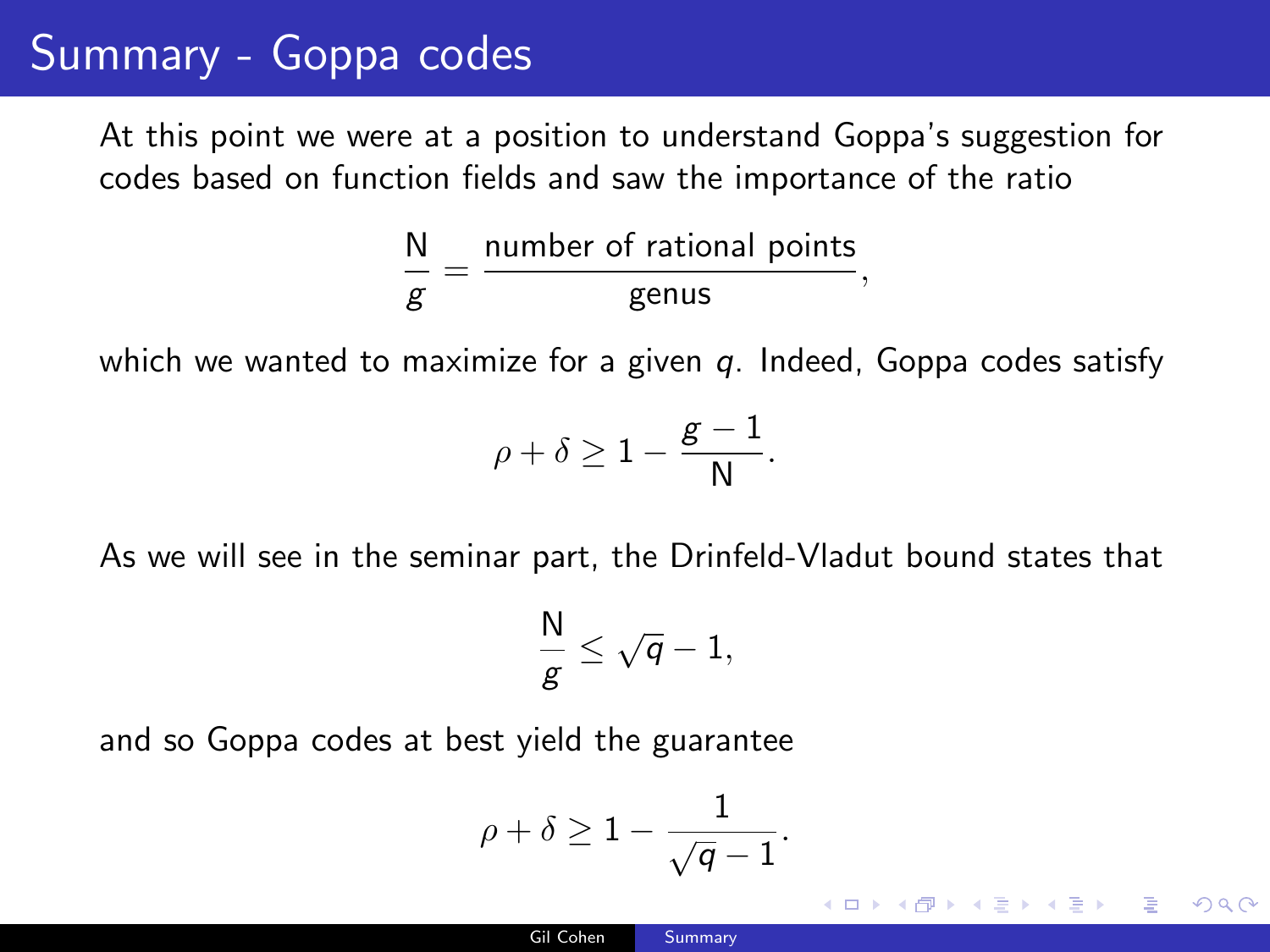$$
\rho+\delta\geq 1-\frac{1}{\sqrt{q}-1}.
$$

If attainable (and attainable it is), this would be a significant improvement over the Gilbert-Varshamov bound (random codes) that "only" give

$$
\rho+\delta=1-\Theta\left(\frac{1}{\log q}\right).
$$

Our goal thus was to find function fields that attain the Drinfeld-Vladut bound.

This will be achieved by a carefully chosen sequence of function field extensions, and so we turned to study function field extensions.

K ロ ▶ K 御 ▶ K 君 ▶ K 君 ▶ ○ 君 → の Q ⊙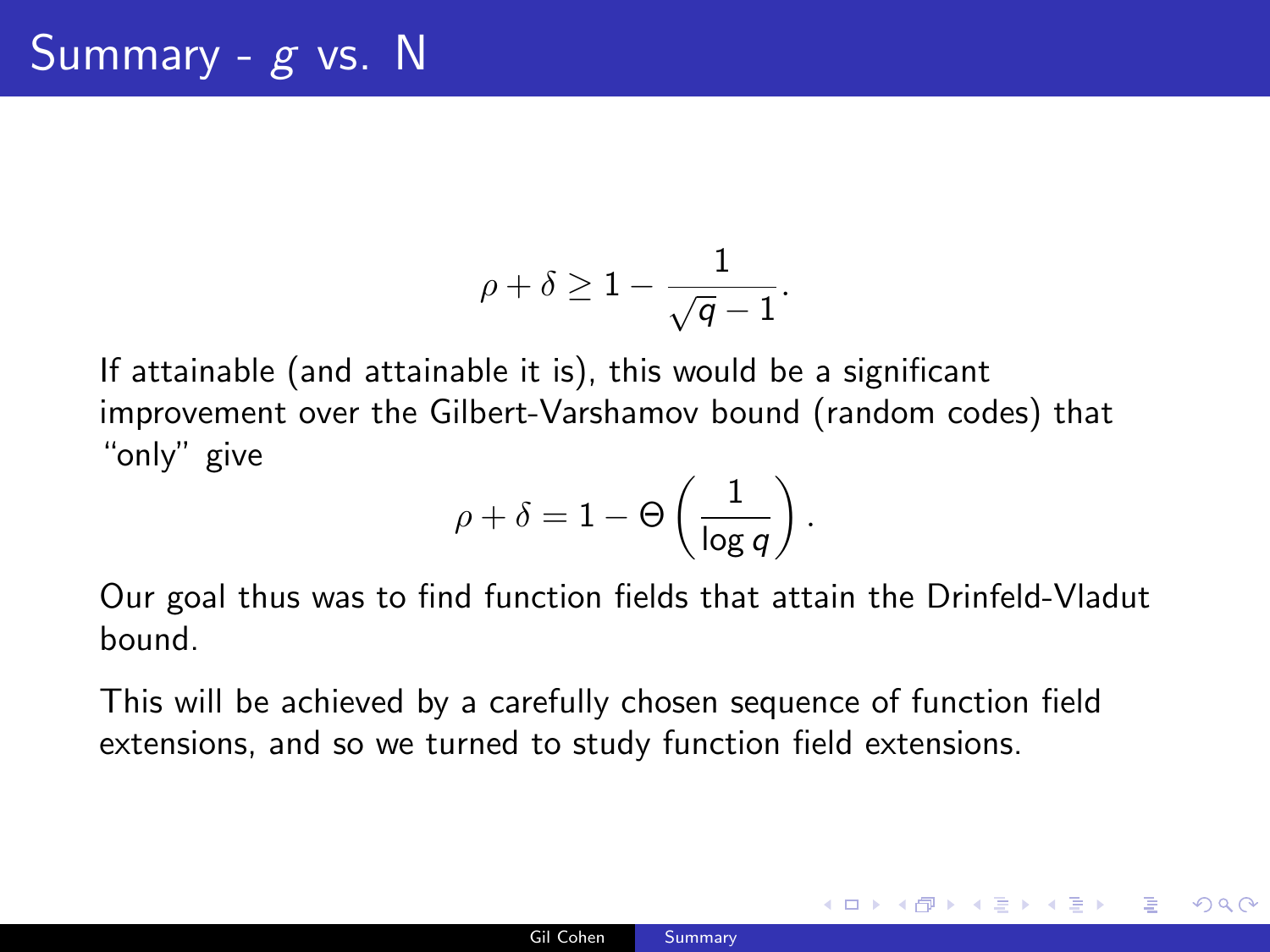## Summary - The Riemann-Roch Theorem

Before study extensions, we proved the fundamental Riemann-Roch Theorem. To this end we introduced the notions of adeles, Weil differentials and canonical divisors. We proved that

$$
\dim \mathfrak{a} = \deg \mathfrak{a} - g + 1 + \dim(\mathfrak{c} - \mathfrak{a})
$$

for any canonical divisor c.

From Riemann-Roch we deduced



and the strong approximation theorem.

K ロ > K 個 > K ミ > K ミ > 「ミ → の Q Q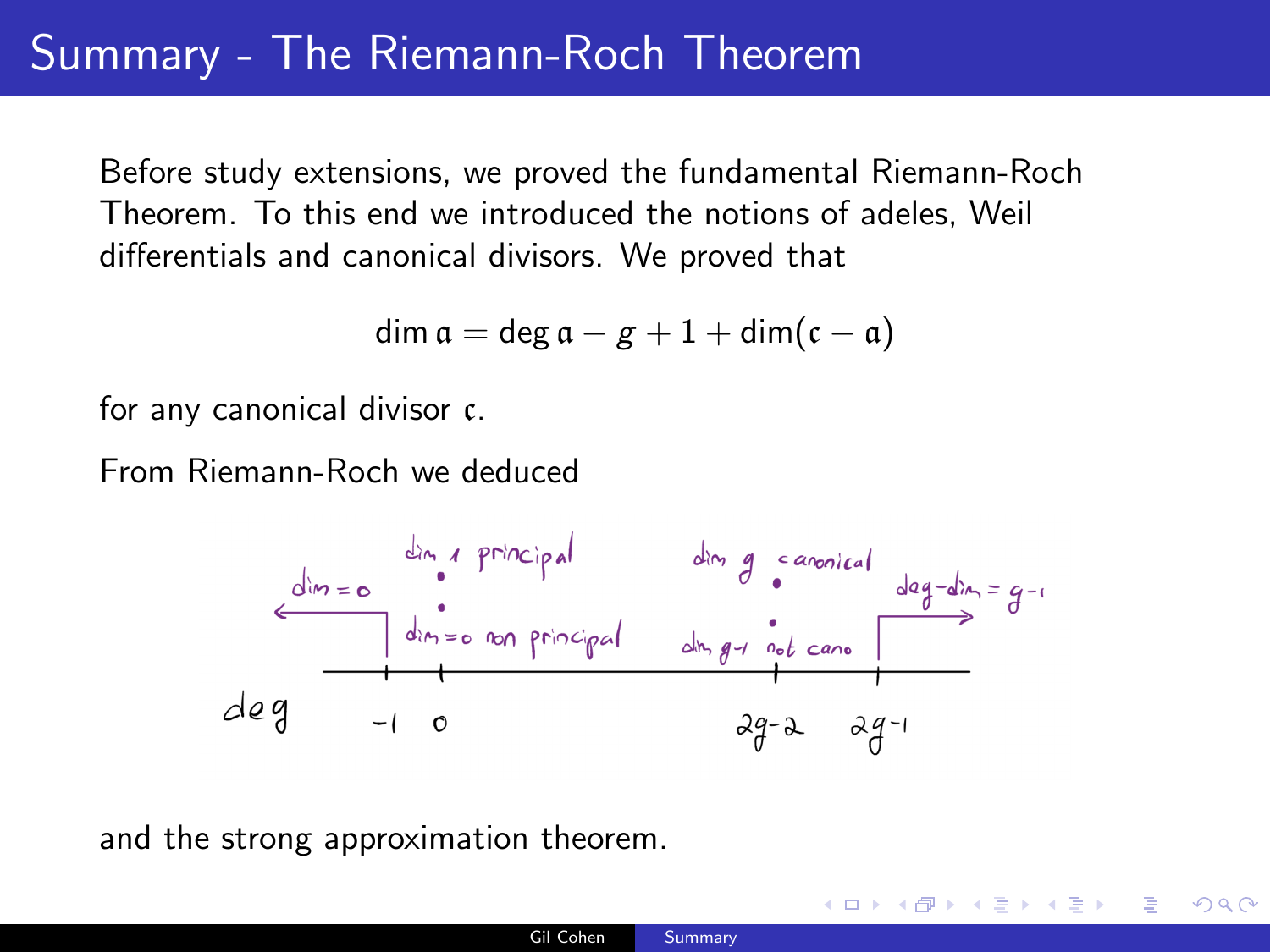From this point on, we studied function field extensions F/L over E/K.

We understood the prime divisors lying above a prime divisor, in particular, the ramification index and the residual degree, and proved the fundamental equality

$$
\forall \mathfrak{p} \in \mathbb{P}(\mathsf{E}) \qquad [\mathsf{F} : \mathsf{E}] = \sum_{\mathfrak{P}/\mathfrak{p}} e(\mathfrak{P}/\mathfrak{p}) f(\mathfrak{P}/\mathfrak{p}).
$$

**KED KAP KED KED E VAR**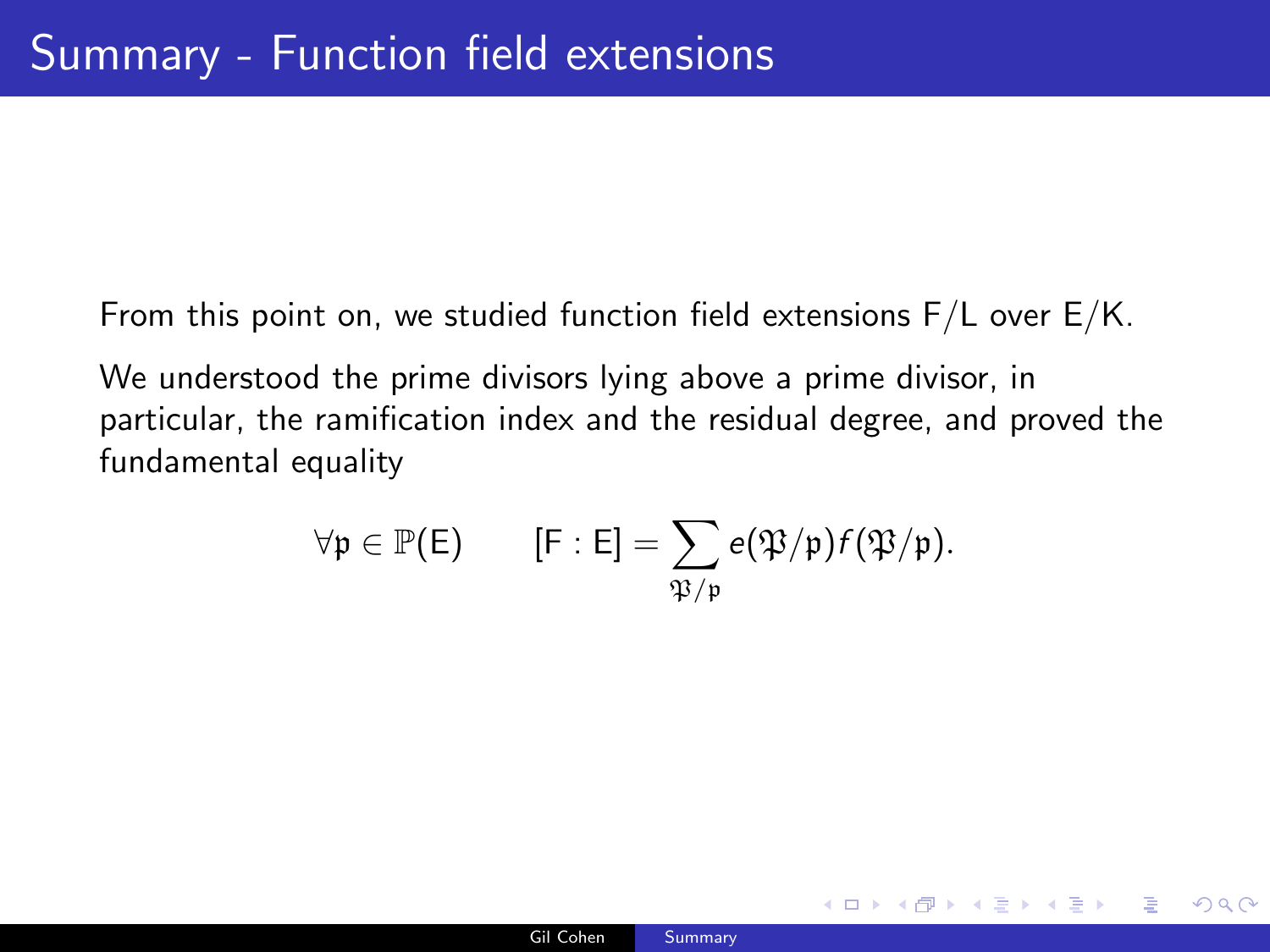We then focused on Galois extensions in which one understands the extension via  $G = \text{Gal}(F/E)$  (or  $\text{Gal}(E, E)$  for normal extensions).

We proved that G acts transitvily on  $\{\mathfrak{P} \mid \mathfrak{P}/\mathfrak{p}\}.$ 

We defined the decomposition group  $\mathcal{D}(\mathfrak{P}/p)$  and inertia group  $I(\mathfrak{P}/p)$ , and proved that, assuming separability of everything,

$$
e(\mathfrak{P}/\mathfrak{p})=|I(\mathfrak{P}/\mathfrak{p})| \hspace{1cm} f(\mathfrak{P}/\mathfrak{p})=\frac{|\mathcal{D}(\mathfrak{P}/\mathfrak{p})|}{|I(\mathfrak{P}/\mathfrak{p})|}
$$

These are two examples of the ramification groups that we will cover in the seminar.

KED KAP KED KED E VAA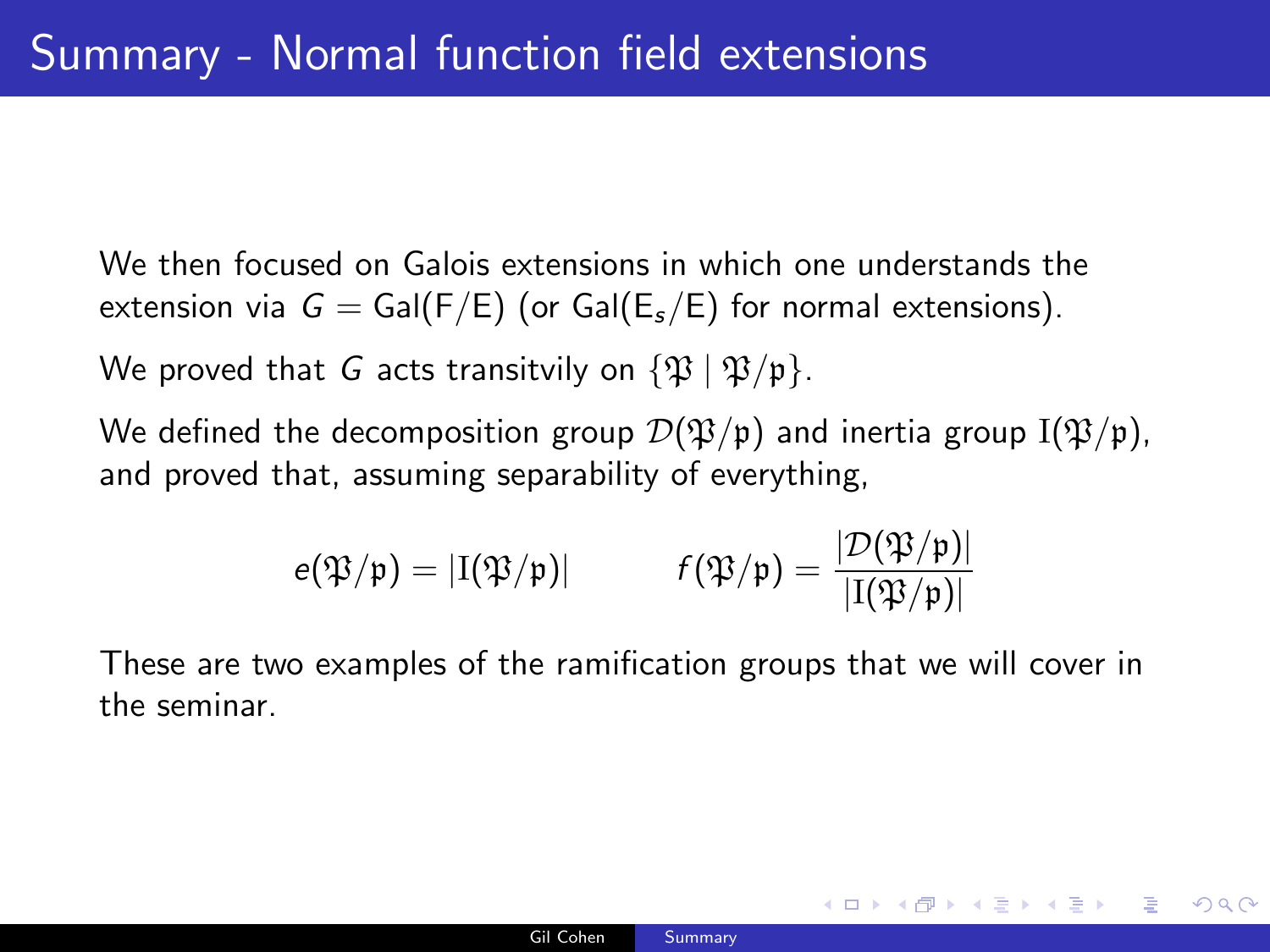We then studied constant field extensions which is required for the rest of the theory, in particular:

- For guaranteeing that the constant field does not grow in extensions by verifying a certain polynomial irreducibly condition.
- As we will see in the seminar, for the proof of the Hasse-Weil (and the Drinfeld-Vladut) bound.

We proved that essentially nothing changes in constant field extensions.

イロト イ押 トイヨ トイヨ トー

(B)  $\Omega$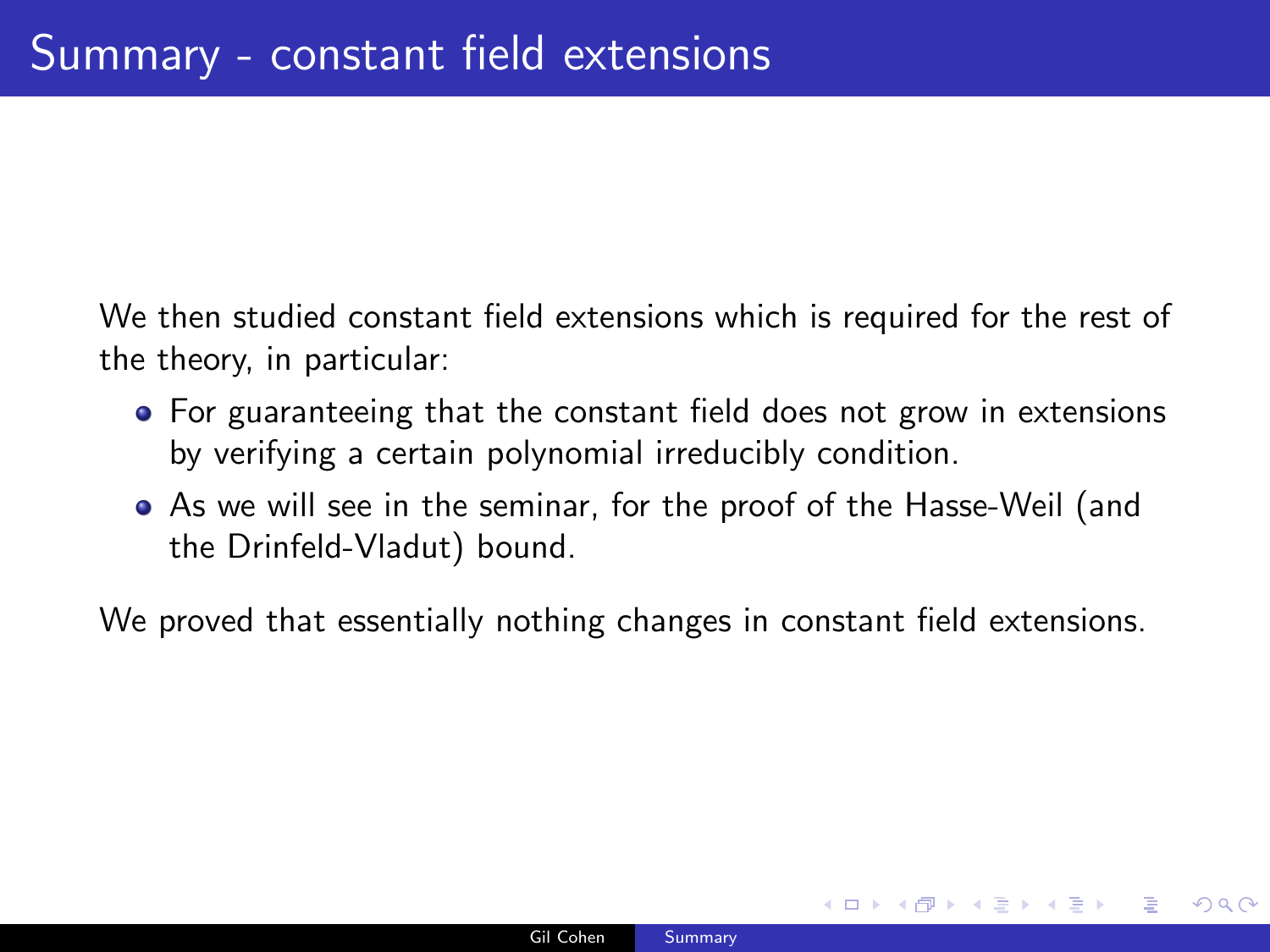From this point we mostly wanted to understand how the genus behaves in an extension.

We started this by first learning about the integral closure of a ring, and proved that

$$
\mathcal{O}_{\mathfrak{p}}'=\bigcap_{\mathfrak{P}/\mathfrak{p}}\mathcal{O}_{\mathfrak{P}}.
$$

We defined the complementary module

$$
C_{\mathfrak{p}}=\{z\in F~|~Tr_{F/E}(z{\mathcal{O}}'_{\mathfrak{p}})\subseteq {\mathcal{O}}_{\mathfrak{p}}\},
$$

and proved that

$$
\mathsf{C}_{\mathfrak{p}} = \mathit{t}_{\mathfrak{p}} \mathcal{O}_{\mathfrak{p}}'
$$

for some  $t_p \in F$ . The choice of t is fully determined by  $\{v_{\mathfrak{B}}(t) \mid \mathfrak{P}/\mathfrak{p}\}.$ 

イロト イ押 トイヨ トイヨ トー

 $\equiv$ 

 $\Omega$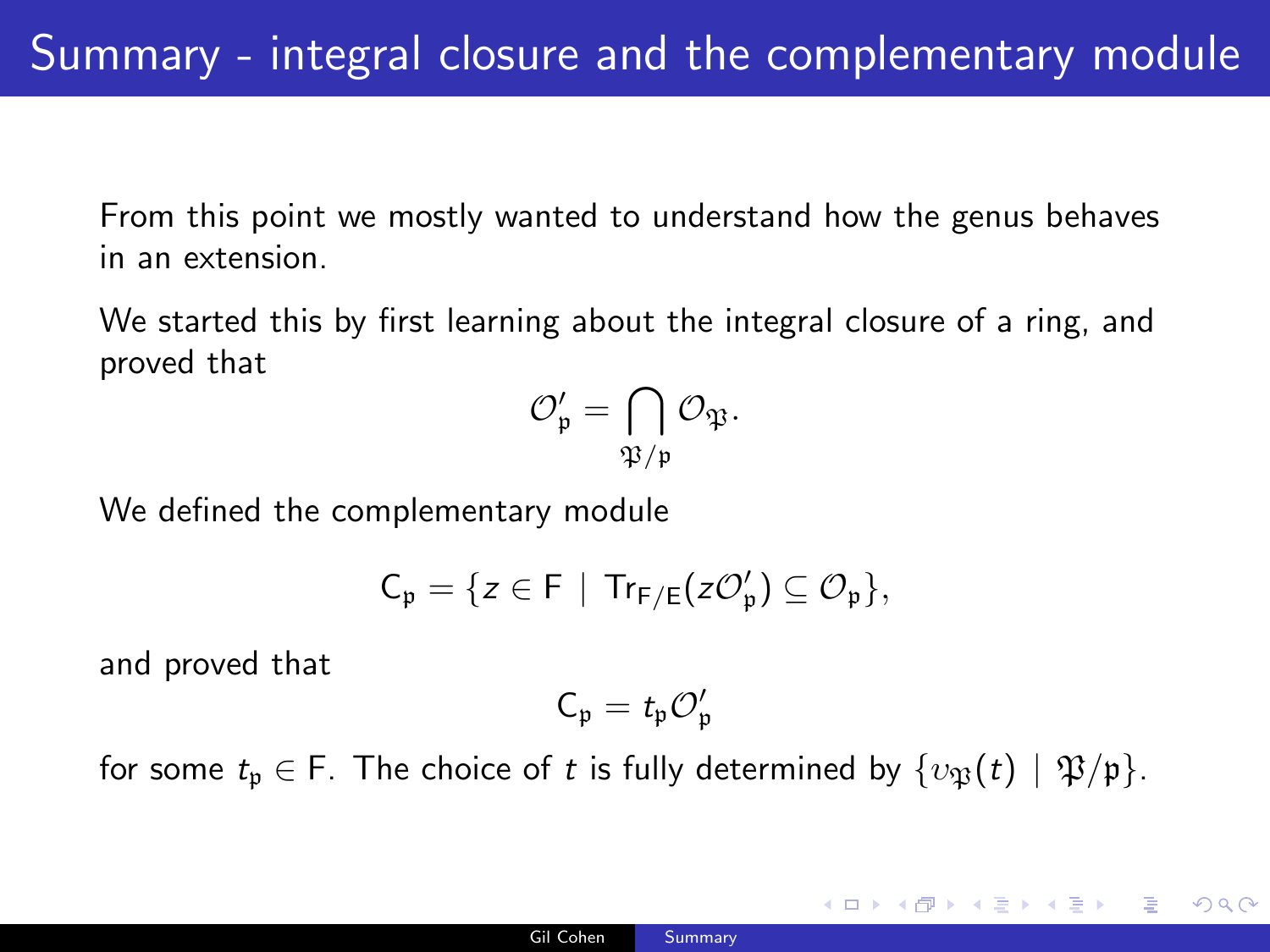This led us to define the different exponent

$$
d(\mathfrak{P}/\mathfrak{p})=-\nu_{\mathfrak{P}}(t_{\mathfrak{p}}).
$$

We proved that  $t_p = 1$  for almost all p-s. This in turn led us to define the different divisor

$$
\mathsf{Diff}(\mathsf{F}/\mathsf{E})=\sum_{\mathfrak{p}\in\mathbb{P}(\mathsf{E})}\sum_{\mathfrak{P}/\mathfrak{p}}d(\mathfrak{P}/\mathfrak{p})\mathfrak{P}.
$$

We proved Dedekind Different Theorem which states that

$$
d(\mathfrak{P}/\mathfrak{p}) \geq e(\mathfrak{P}/\mathfrak{p}) - 1,
$$

with equality iff char  $K \nmid e(\mathfrak{P}/p)$ .

This phenomena alerted us to distinguish between tame and wild extensions.

K ロ ▶ K 御 ▶ K 君 ▶ K 君 ▶ ○ 君 → の Q ⊙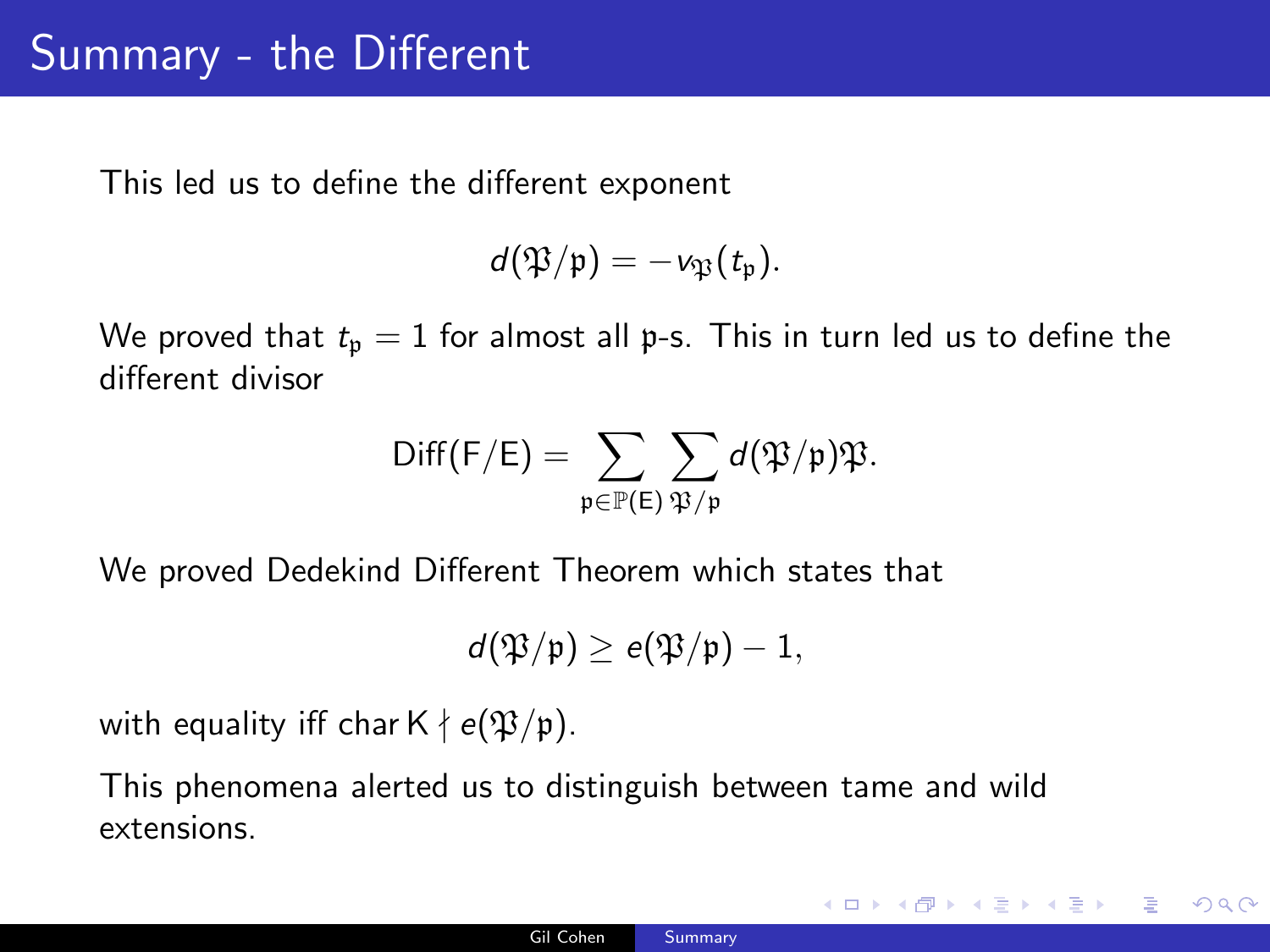#### Summary - Hurwitz Genus Formula

We gave the quite implicit definition of the co-trace



and based on the co-trace and the Riemann-Roch Theorem, deduced the Hurwitz Genus Formula

$$
2g_F-2=\frac{[F:E]}{[L:K]}\cdot(2g_E-2)+\text{deg Diff}(F/E).
$$

米君 トメ 君 トッ 君 し

**K ロ ▶ K 何 ▶** 

 $2990$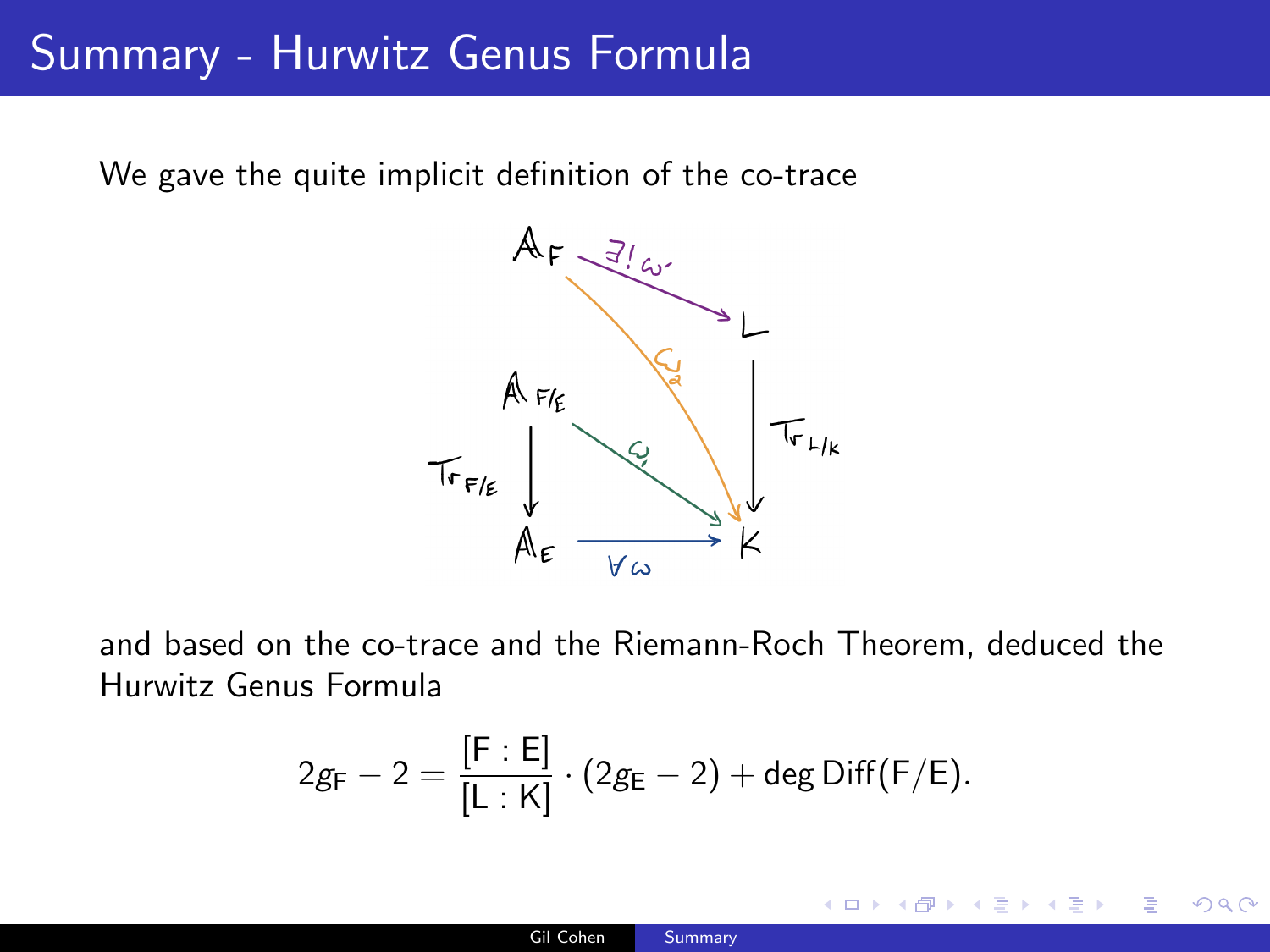Starting to "descend" from the abstract to the more concrete, we proved Kummer's Theorem which gives an effective way of "finding" the prime divisors  $\mathfrak P$  lying over p.

We also developed tools to compute the different by relating it to the valuation of a certain derivative. E.g., if  $F = E(y)$  for a "nice" y having minimal polynomial  $\varphi$ , then

$$
d(\mathfrak{P}/\mathfrak{p})=v_{\mathfrak{p}}(\varphi'(y)).
$$

KED KAP KED KED E VAA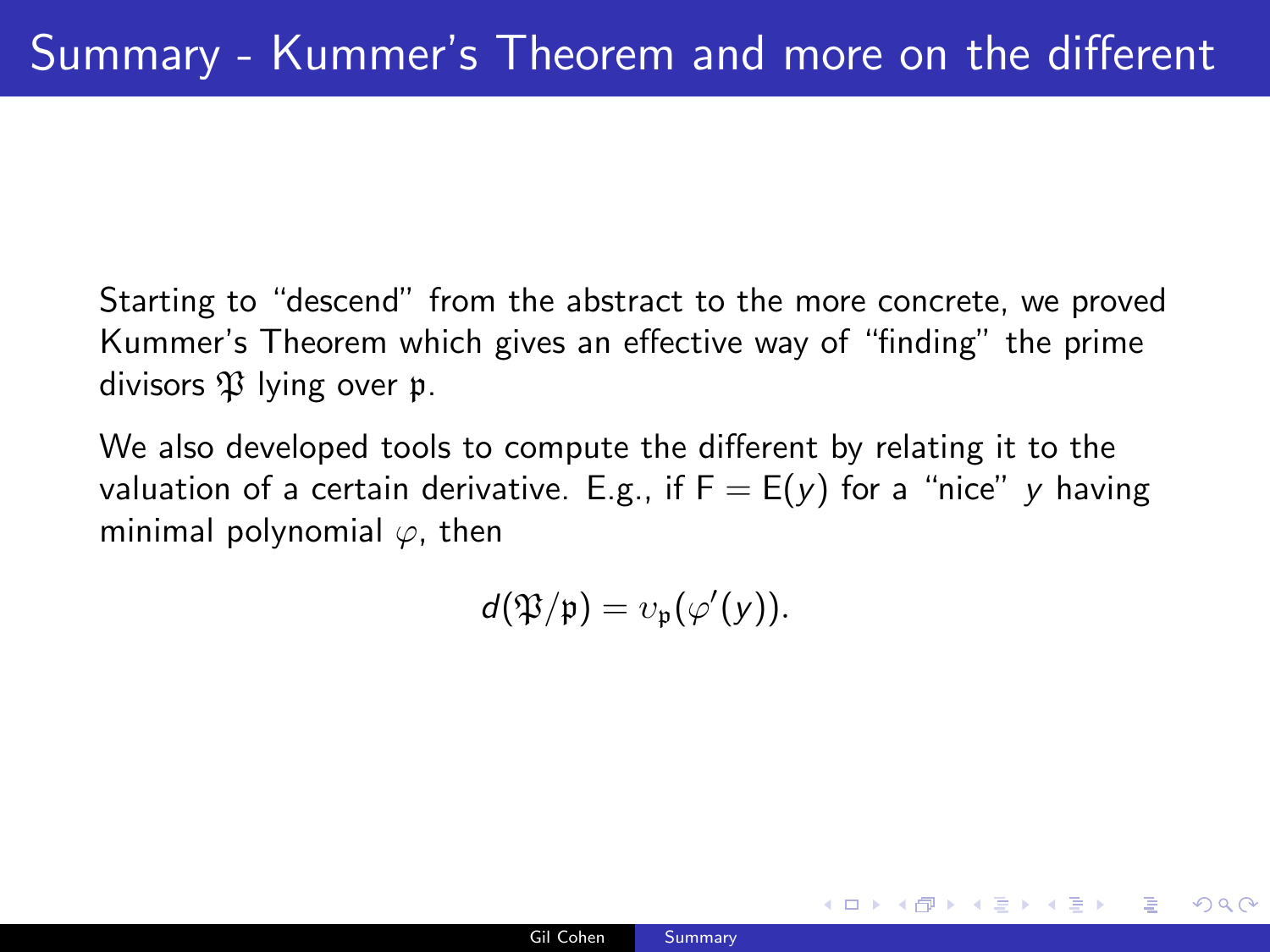Based on all we did, we were able to fully understand Kummer extensions

$$
y^n=f(x),
$$

with  $(n, p) = 1$  and under some minimal conditions on f. This includes our running-example

$$
y^2 = x^3 - x
$$

which we fully analyzed, as well as the better choice

$$
y^2 = x + \frac{1}{x}.
$$

K ロ ▶ K 個 ▶ K 필 ▶ K 필 ▶ - 필 - K 9 Q Q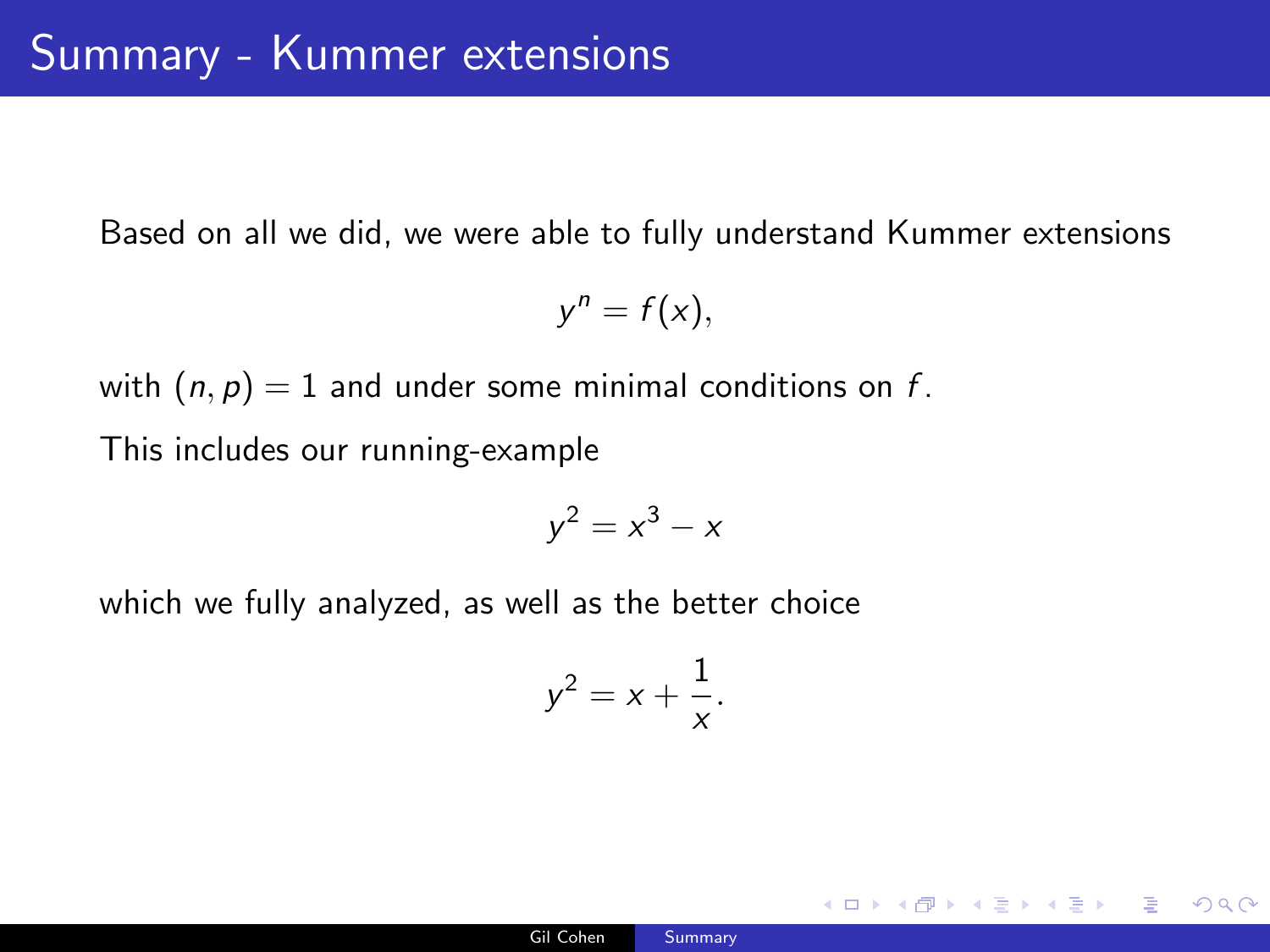#### Summary - Towers of function fields

We gave a systematic way of studying function fields that are defined by a sequence of extensions, in particular recursive towers.

We defined the limit of a tower

$$
\lambda(\mathcal{F})=\lim_{i\to\infty}\frac{n_i}{g_i},
$$

and defined the notion of bad ( $\lambda = 0$ ), good ( $\lambda > 0$ ), and optimal And defined the notion of Bad  $(\lambda = \sqrt{q} - 1)$  towers over  $\mathbb{F}_q$ .

For computing  $\lambda(F)$ , the key objects are the splitting and ramification loci.

The first example we saw for an optimal tower (though the proof is per field) is given by the recursive tower with the defining equation

$$
Y^2 = \frac{X^2 + 1}{2X}.
$$

K ロ ▶ K 御 ▶ K 君 ▶ K 君 ▶ 「君」 約9.09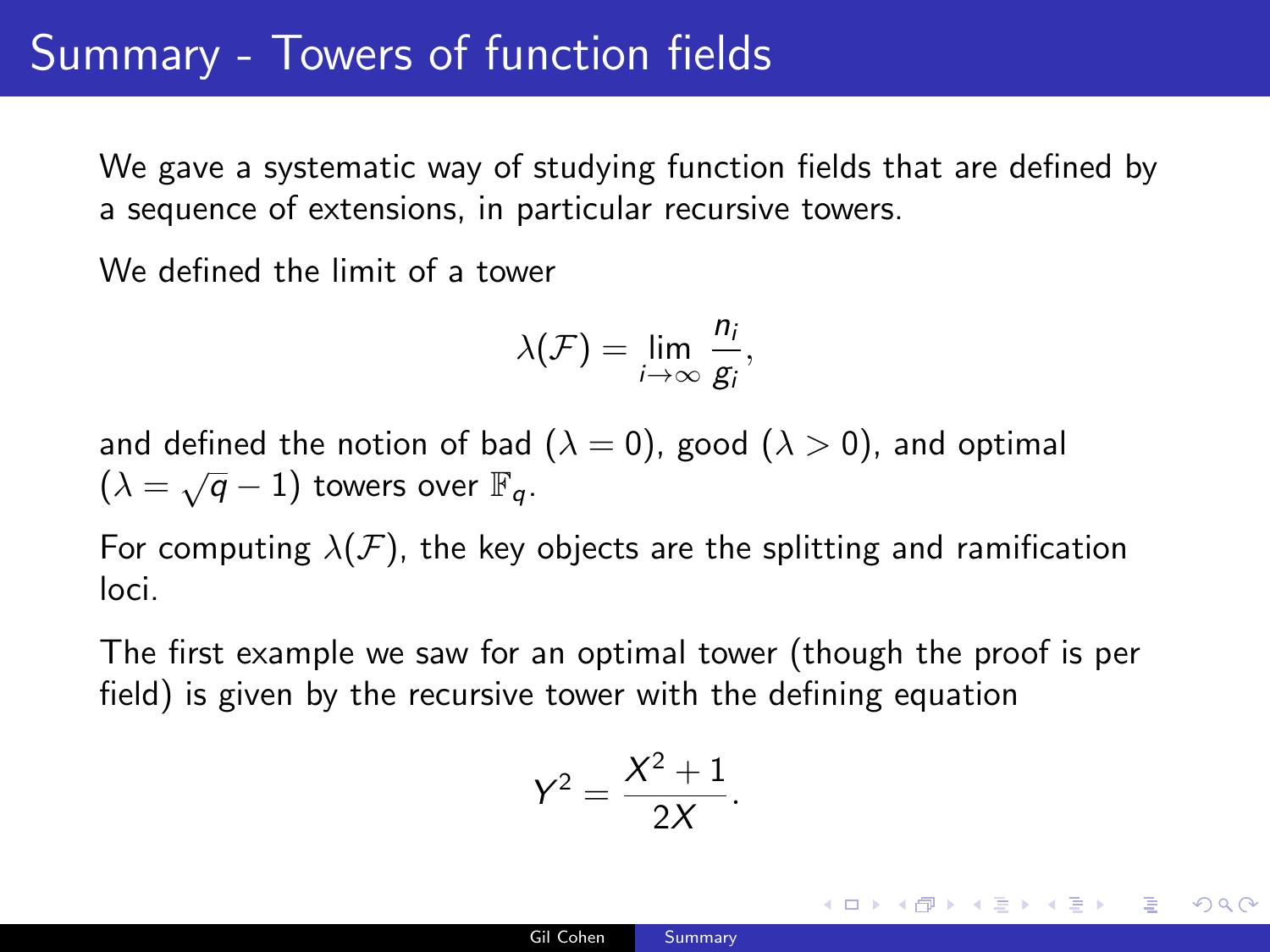We then turned to consider cyclic extensions with degree that is divisible by the characteristic, namely, Artin-Schreier and AS-type extensions.

We analyzed the Hermitian tower

$$
Y^q + Y = X^{q+1},
$$

over  $\mathbb{F}_{q^2}$ , and the celebrated Garcia-Stichtenoth tower

$$
Y^q-Y=\frac{X^q}{1-X^{q-1}},
$$

over  $\mathbb{F}_{q^2}$  which we proved is optimal, modulo the assertion

$$
d(\mathfrak{P}/\mathfrak{p})=2\cdot (e(\mathfrak{P}/\mathfrak{p})-1)
$$

which we will prove in the seminar part using the ramification groups.

KED KAP KED KED E VAA